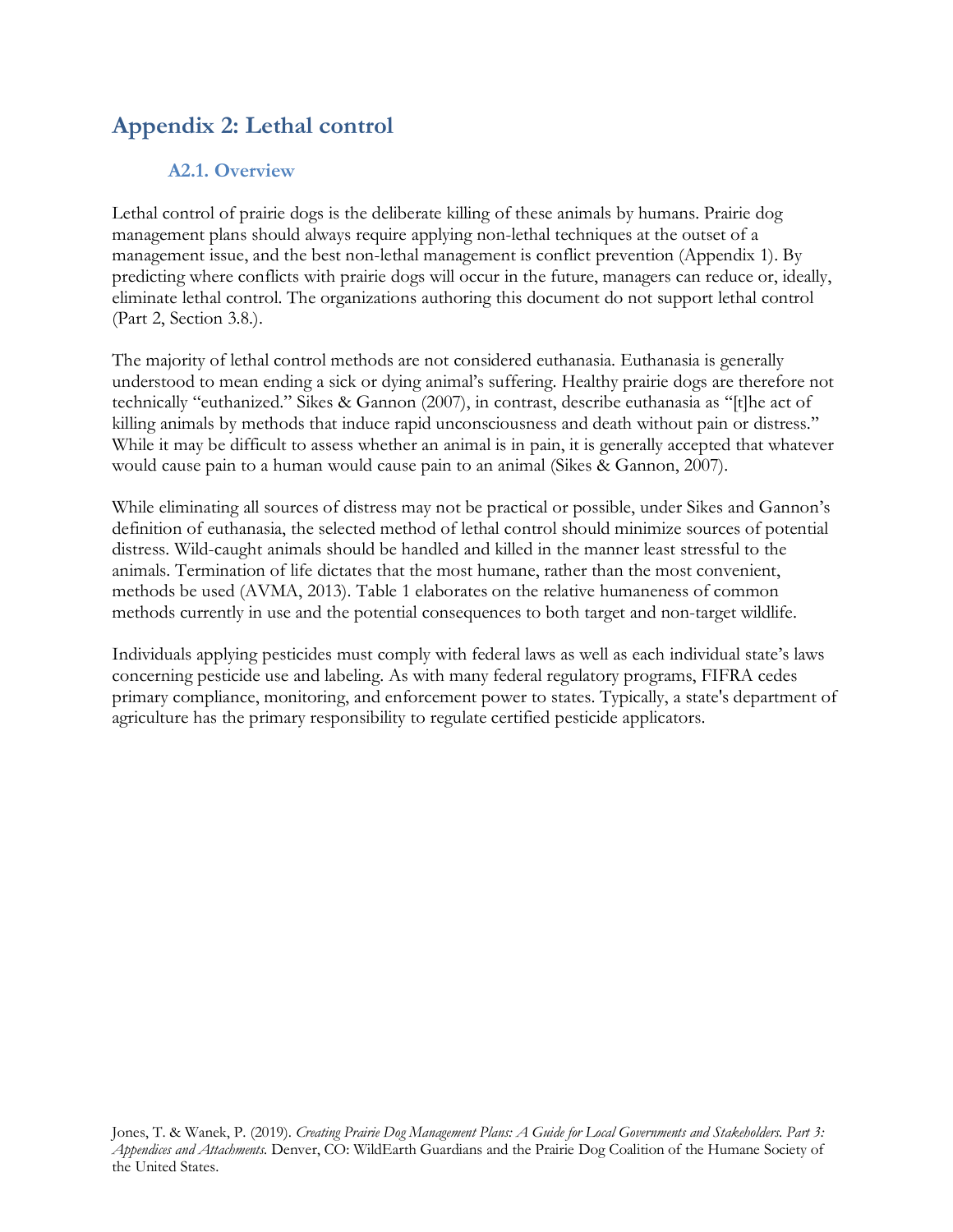| Table 1. Comparison of common lethal prairie dog control methods |  |  |
|------------------------------------------------------------------|--|--|
|                                                                  |  |  |

| Product                                                                                                           | Product<br>Form and<br>Method of<br>Use                                                                                 | Certification<br>Required | <b>Effect on Animal</b>                                                                                                                                                                                                                                                                                                                                                                                                                                                                                                                                       | Euthanasia                                                                                                            | Humaneness<br>Categorization               | <b>Affects Non-target</b><br>Species                                                                                                                                                              | Secondary<br>Poisoning                                                                              |
|-------------------------------------------------------------------------------------------------------------------|-------------------------------------------------------------------------------------------------------------------------|---------------------------|---------------------------------------------------------------------------------------------------------------------------------------------------------------------------------------------------------------------------------------------------------------------------------------------------------------------------------------------------------------------------------------------------------------------------------------------------------------------------------------------------------------------------------------------------------------|-----------------------------------------------------------------------------------------------------------------------|--------------------------------------------|---------------------------------------------------------------------------------------------------------------------------------------------------------------------------------------------------|-----------------------------------------------------------------------------------------------------|
| Aluminum<br>phosphide (brand<br>names: Gastoxin,<br>Phostoxin,<br>Fumitoxin) <sup>1, 2, 3, 8,</sup><br>9, 12 & 14 | Tablet or<br>pellet placed<br>into burrow                                                                               | Yes                       | Emits hydrogen phosphide gas upon contact<br>with moisture. Gas is absorbed through<br>respiratory passages, entering the<br>bloodstream. Causes internal hemorrhage<br>leading to convulsions, paralysis and coma.<br>Efficacy affected by burrow moisture,<br>temperatures and soil porosity. Length of<br>death from time of exposure is unknown in<br>field conditions.                                                                                                                                                                                   | <b>Not</b><br>approved by<br>AVMA <sup>3</sup>                                                                        | Severely inhumane:<br>should never be used | Yes. Kills most animals<br>within burrow. Primary<br>exposure possible for<br>any animal or human<br>that reopens burrow<br>while gas still active or<br>where soils are highly<br>porous and dry | No. Gas dissipates<br>from carcass of<br>target or non-target<br>species with no<br>bioaccumulation |
| Burrow Blocker <sup>TM</sup>                                                                                      | Pumps a<br>slurry of water<br>and sand into<br>the burrow                                                               | No                        | Animals are trapped in filled tunnels, leading<br>to death by suffocation.                                                                                                                                                                                                                                                                                                                                                                                                                                                                                    | $\rm No$                                                                                                              | Severely inhumane:<br>should never be used | Yes. Kills most animals<br>within burrow                                                                                                                                                          | No                                                                                                  |
| Carbon dioxide<br>$(CO2)3, 5, 7, 10$ & 11                                                                         | Animal is live-<br>trapped and<br>placed in<br>sealed<br>chamber into<br>which gas is<br>delivered                      | No                        | Causes anxiety to animal due to live capture<br>and handling, concerns about overcrowding<br>in tanks and release of stress pheromones.<br>Animal suffocates and may exhibit signs of<br>seizures, compulsive chewing, nasal<br>hemorrhage and excessive salivation.<br>Neonates require extended exposure times.<br>Death by asphyxiation may take as long as 5.4<br>minutes. Difficulty in determination of death.<br>Decapitation recommended after first<br>application to ensure animal does not revive<br>and require repeat application.               | <b>Not</b><br>approved by<br>the Humane<br>Society. <sup>5</sup><br>Conditionally<br>approved by<br>AVMA <sup>3</sup> | Less inhumane                              | No                                                                                                                                                                                                | No                                                                                                  |
| Carbon monoxide<br>(CO) gas<br>cartridge <sup>1</sup> , 3, 4 & 14                                                 | Ignited gas<br>cartridge<br>placed into<br>burrow or<br>Pressurized<br>Exhaust<br>Rodent<br>Controller<br>$(PERC^{TM})$ | Yes, in<br>Colorado       | In controlled conditions, CO rapidly induces<br>lethargy, loss of consciousness and eventual<br>death from suffocation with minimal<br>discernable discomfort. Death occurs rapidly<br>when appropriate concentrations are used but<br>concentrations are difficult to control in field<br>conditions. In some cases, gas may only take<br>partial effect and animals could become sick<br>and disoriented, not immediately dying.<br>Efficacy affected by burrow moisture. Use of<br>clean and cooled CO causes less agitation and<br>irritation on rodents. | Conditionally<br>approved by<br>AVMA <sup>3</sup>                                                                     | Less inhumane                              | Yes. Kills most animals<br>within burrow                                                                                                                                                          | No                                                                                                  |

Jones, T. & Wanek, P. (2019). *Creating Prairie Dog Management Plans: A Guide for Local Governments and Stakeholders. Part 3: Appendices and Attachments.* Denver, CO: WildEarth Guardians and the Prairie Dog Coalition of the Humane Society of the United States.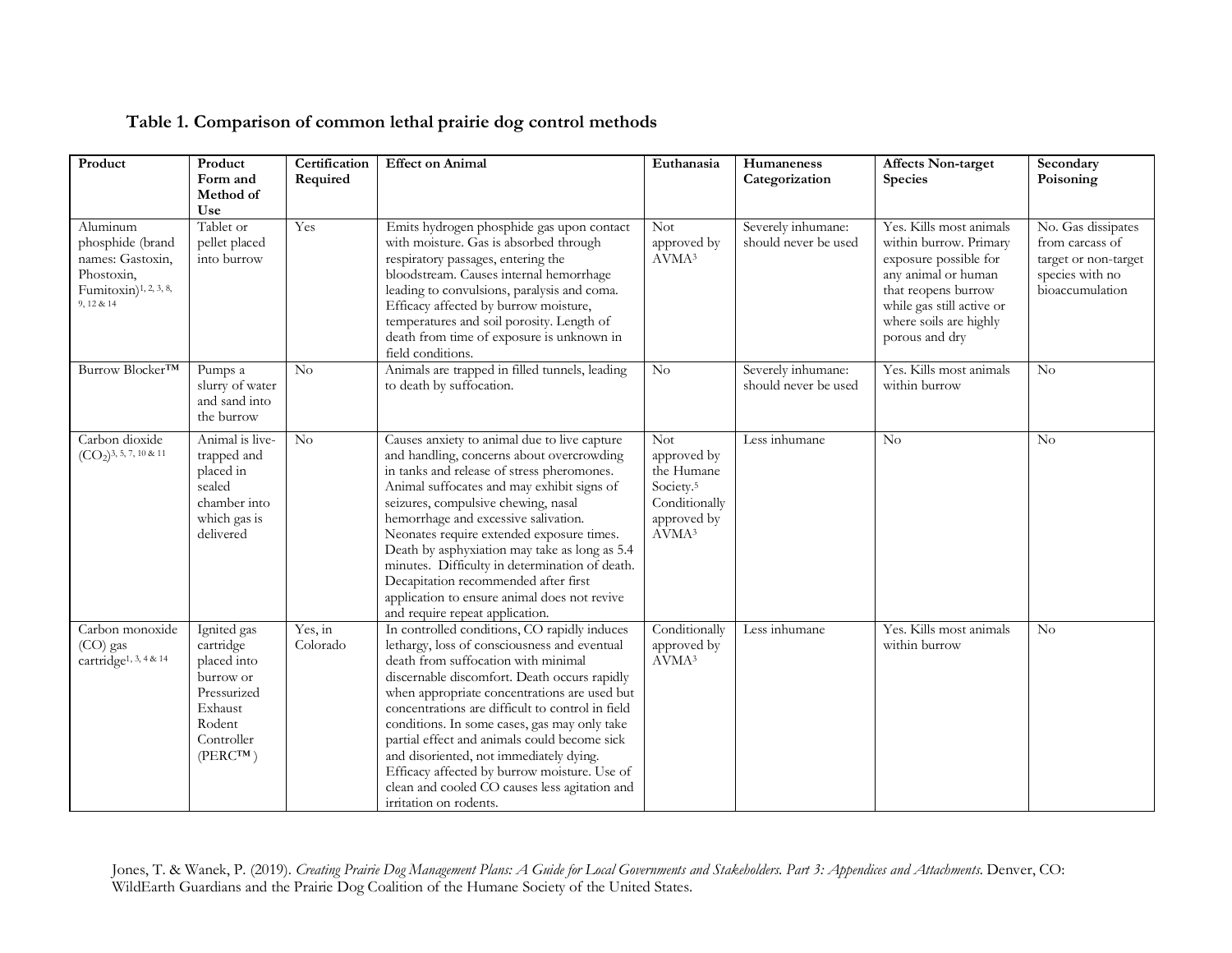#### **Table 1 (continued).**

| Product                                                                                         | Product<br>Form and<br>Method of<br>Use                                          | Certification<br>Required                       | <b>Effect on Animal</b>                                                                                                                  | Euthanasia                                                      | Humaneness<br>Categorization                                                                                                                                                                         | <b>Affects Non-target</b><br><b>Species</b>                     | Secondary<br>Poisoning                                                                                                         |
|-------------------------------------------------------------------------------------------------|----------------------------------------------------------------------------------|-------------------------------------------------|------------------------------------------------------------------------------------------------------------------------------------------|-----------------------------------------------------------------|------------------------------------------------------------------------------------------------------------------------------------------------------------------------------------------------------|-----------------------------------------------------------------|--------------------------------------------------------------------------------------------------------------------------------|
| Chlorophacinone<br>& diphacinone<br>(brand names:<br>Rozol & Kaput) <sup>1,</sup><br>6, 13 & 15 | Treated grain<br>bait placed<br>inside of<br>burrow.<br>Seasonal<br>restrictions | Yes                                             | Anticoagulant causing widespread internal<br>hemorrhaging. Death prolonged over a period<br>of days or weeks.                            | No. Causes<br>significant<br>suffering                          | Severely inhumane:<br>should never be used                                                                                                                                                           | Yes. Kills any animal<br>that consumes bait                     | Yes, if non-target<br>animal consumes<br>poisoned animals                                                                      |
| Live burial                                                                                     | Bulldozing<br>prairie dogs<br>into the<br>ground                                 | No                                              | Animals are crushed or trapped in collapsed<br>tunnels, leading to death by suffocation.<br>Lacks scientific data.                       | $\rm No$                                                        | Severely inhumane:<br>should never be used                                                                                                                                                           | Yes. Kills most animals<br>within burrow                        | No                                                                                                                             |
| Shooting <sup>3</sup>                                                                           | Shooting,<br>generally with<br>high-powered<br>rifles                            | Some states<br>require a<br>hunting<br>license. | Animals may die instantly or if maimed may<br>die a prolonged death.                                                                     | No (unless<br>shooters are<br>properly<br>trained) <sup>3</sup> | Very inhumane<br>(Shooting may be<br>considered humane if<br>the shot kills the<br>animal instantly, but<br>in practice this is rare;<br>poor marksmanship<br>will inevitably lead to<br>suffering.) | No                                                              | Yes, if lead bullets<br>are used. Lead<br>fragments are easily<br>digested and can<br>lead to lethal or<br>sub-lethal effects. |
| Vacuuming<br>("Sucker Upper") <sup>9</sup>                                                      | Street sweeper<br>modified to<br>vacuum prairie<br>dogs out of<br>burrows        | No                                              | Removed animals may be killed with carbon<br>dioxide or relocated. Scientific studies<br>unavailable.                                    | No. Highly<br>likely to be<br>distressing to<br>prairie dogs    | Very inhumane                                                                                                                                                                                        | Yes. May vacuum up<br>other species within the<br>tunnel system | No                                                                                                                             |
| Underground gas<br>explosives (brand<br>name:<br>Rodenator™ or<br>Varmitgetter <sup>TM</sup> )  | Oxygen and<br>propane mix<br>injected into<br>burrow and<br>then ignited         | No                                              | Animals may die instantly or become trapped<br>in collapsed tunnels. Partial dismemberment<br>likely. Lack of published scientific data. | No. Likely<br>causes<br>significant<br>suffering                | Severely inhumane:<br>should never be used                                                                                                                                                           | Yes. May kill and/or<br>maim most animals<br>within burrow      | $\rm No$                                                                                                                       |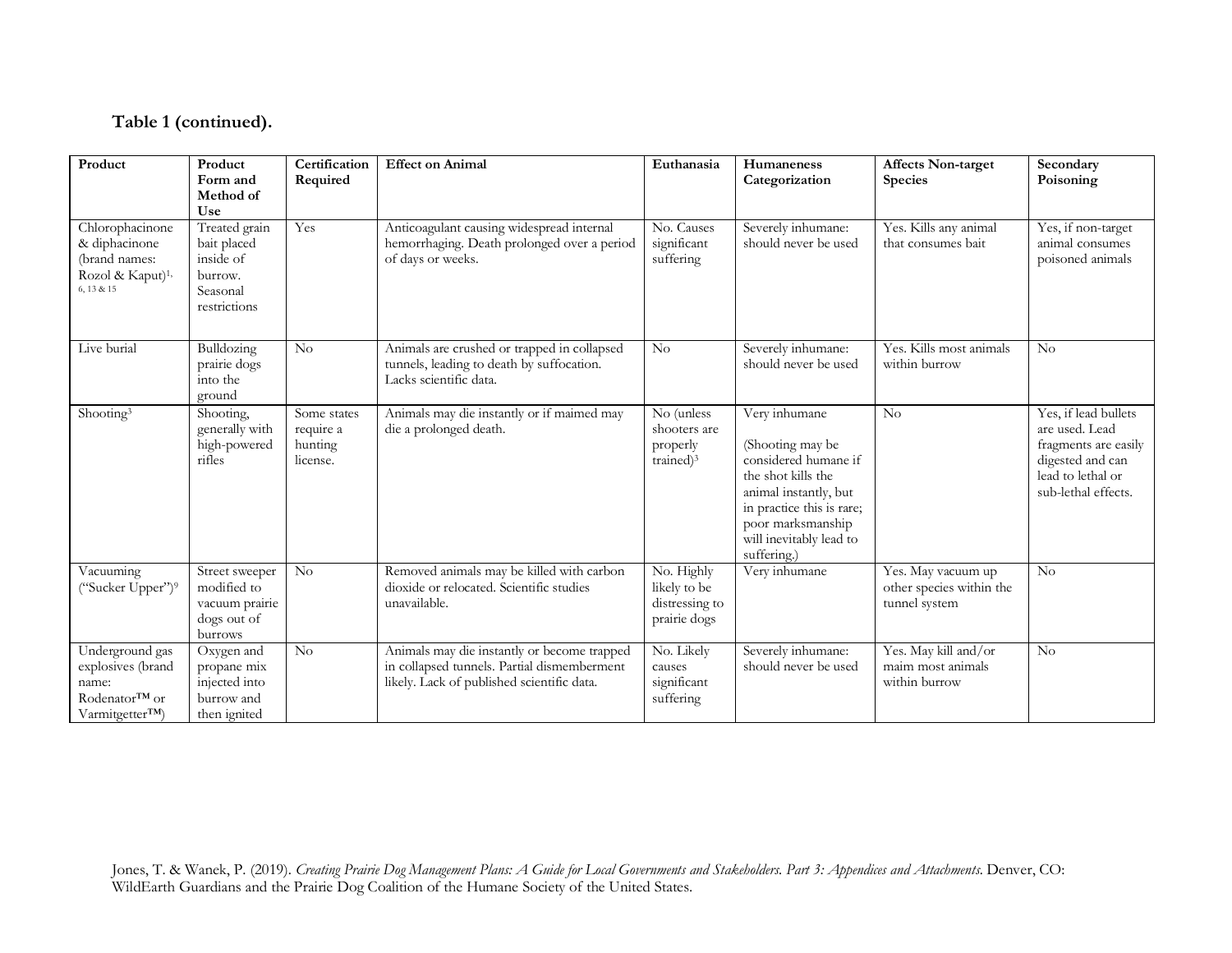#### **Table 1 (continued).**

| Product                                  | Product<br>Form and<br>Method of<br>Use | Certification<br>Required | <b>Effect on Animal</b>                                                                                                                                                                                                                  | Euthanasia                                  | <b>Humaneness</b><br>Categorization        | <b>Affects Non-target</b><br><b>Species</b> | Secondary<br>Poisoning                                                                       |
|------------------------------------------|-----------------------------------------|---------------------------|------------------------------------------------------------------------------------------------------------------------------------------------------------------------------------------------------------------------------------------|---------------------------------------------|--------------------------------------------|---------------------------------------------|----------------------------------------------------------------------------------------------|
| Zinc phosphide <sup>1,</sup><br>10 & 14. | Treated grain<br>bait                   | Yes                       | Grain bait releases phosphide gas in the<br>stomach, which is absorbed into bloodstream.<br>Causes internal hemorrhage, convulsions,<br>paralysis, and coma. Time of grain<br>consumption to death is unknown under field<br>conditions. | Not<br>approved by<br>the AVMA <sup>3</sup> | Severely inhumane:<br>should never be used | Yes. Kills all animals that<br>consume bait | Yes, if non-target<br>species consumes<br>animals when<br>toxicant is still<br>active in gut |

1. Andelt, W. F., & Hopper, S. N. (2012). *Managing Prairie Dogs: Colorado State University Fact Sheet No. 6.506.* Colorado State University Extension Office.

2. Pestgon (2013). *Applicator's Manual for Fumitoxin Tablets and Pellets*. Available at: http://www.pestgon.com/PDF/MSDS-Labels/fumitoxin%20Label%202013.pdf.

3. American Veterinary Medical Association (2013). *AVMA Guidelines for the Euthanasia of Animals.* Schaumburg, IL: American Veterinary Medical Association.

4. Baldwin, R. A., & Meinerz, R. (2016). *Assessing the efficacy of carbon monoxide producing machines at controlling burrowing rodents*. Vertebrate Pest Control Research Advisory Committee.

5. Conlee, K. M., Stephens, M. L., Rowan, A. N., and King, L. A. (2005) *Carbon dioxide for euthanasia: concerns regarding pain and distress, with special reference to mice and rats.* Washington, DC: The Humane Society of the United States, Animal Research Issues.

6. Environmental Protection Agency (2004). *Potential Risks of Nine Rodenticides to Birds and Nontarget Mammals: a Comparative Approach.* Office of Pesticide Programs, Environmental Fate and Effects Division.

7. Hawkins, P., Playle, L., Golledge, H., Leach, M., Banzett, R., Danneman, P., Flecknell, P., Kirkden, R., Niel, L., & Raj, M. (2006). *Newcastle Consensus Meeting on Carbon Dioxide Euthanasia of Laboratory Animals*. University of Newcastle upon Tyne, UK, August 9.

8. Hoogland, J. (1995). *The Black-tailed Prairie Dog: The Social Life of a Burrowing Mammal.* Chicago, IL: University of Chicago Press.

9. Hygnstrom, S. E., & Virchow, D. R. (1994). Prairie Dogs. In Hygnstrom, S. E., & Virchow, D. R. (Eds.), *The Handbook: Prevention and Control of Wildlife Damage*. Available at: http://digitalcommons.unl.edu/icwdmhandbook/20.

10. Mason, G., & Littin, K. E. (2003). The humaneness of rodent pest control. *Animal Welfare, 12*, 1-37.

11. Pritchett-Corning, K. R. (2009). Euthanasia of neonatal rats with carbon dioxide. *Journal of the American Association for Laboratory Animal Science, 48*(1), 23-27.

12. Snider, C. (1983). Use of aluminum phosphide fumigants for burrowing rodent control. Great Plains *Wildlife Damage Control Workshop Proceedings, Paper 292.*

13. Vyas, B. N. (2013). Untested pesticide mitigation requirements: ecological, agricultural, and legal implications. *Drake Journal of Agricultural Law, 18*(2), 335-348

14. Witmer, G. W., & Fagerstone, K. A. (2003). The Use of Toxicants in Black-tailed Prairie Dog Management: An Overview. *Proceedings of the 10th Wildlife Damage Management Conference*.

<sup>15.</sup> Witmer, G., Snow, N. P., & Moulton, R. S. (2016). Retention time of chlorophacinone in black-tailed prairie dogs informs secondary hazards from a prairie dog rodenticide bait. *USDA National Wildlife Research Center - Staff Publications, Paper 1784.* Available at: http://digitalcommons.unl.edu/icwdm\_usdanwrc/1784/.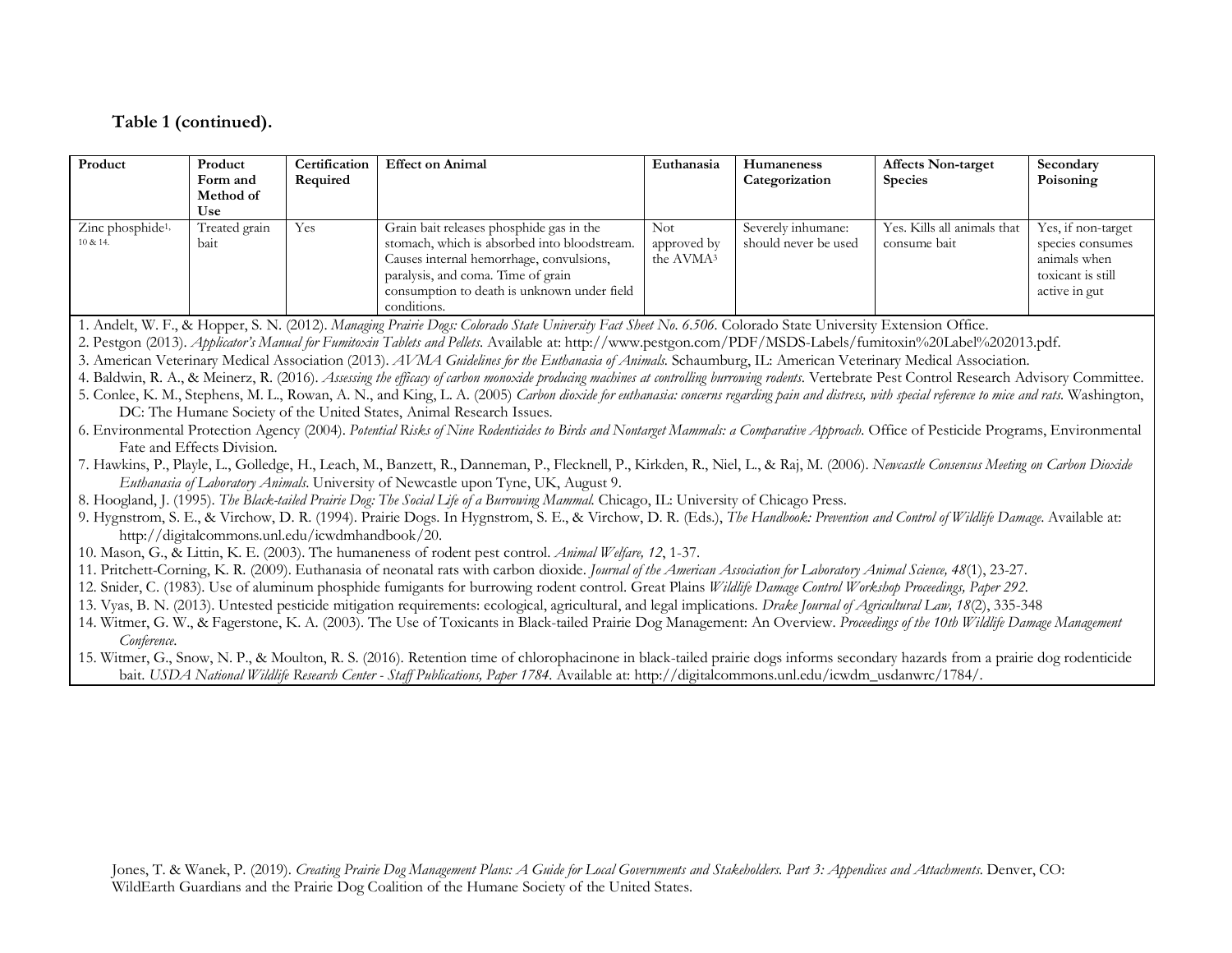#### **A2.2. Donations to Wildlife Recovery Centers**

Prairie dogs are sometimes donated to black-footed ferret or raptor recovery centers to serve as a food source (carcasses) or as live prey. While donations may be considered a better option than wasting (poisoning) an important food source, particularly in the case of black-footed ferrets, this practice is not immune to criticism. The issue for many species in recovery programs is a lack of prairie dog complexes. Both ferrets and raptors need wide open ranges with live wild prairie dogs to fulfill their true function in the grasslands. Therefore, conserving prairie dogs where they live is ultimately a better solution to the problem of declining ferrets and raptors.

#### **A2.3. Reducing risks to non-target species**

Rodenticides and most other lethal control methods have inherent risks to non-target species. Both the landowner and the hired applicators must exercise due diligence to prevent or reduce killing of non-target wildlife. While the label instructions on rodenticides are considered the law, some state wildlife departments provide additional protocols. For example, Colorado Parks and Wildlife (CPW) has prepared additional recommendations to avoid non-targets in a document entitled "Controlling Prairie Dogs: Suggestions for Minimizing Risk to Non-Target Wildlife Species" (2007). The entire document is available at this link: https://tinyurl.com/yda9dkt5. Some of these protocols (truncated below) may be useful to consider in local management plans:

- 1. Consult with wildlife agencies. Contact the state wildlife agency and the U.S. Fish and Wildlife Service to determine if federal or state endangered, threatened, or species of special concern are in the area.
- 2. Inspect area prior to treatment. Rodenticides pose different threats to different species, and non-target wildlife should be considered when selecting control methods. This should include an interview with the landowner or site manager and at least one on-site inspection. The interview should include what species have been observed, and when during the day and season non-targets are present, as non-target presence can be influenced by the time of day, time of year, weather, and disturbance. Site inspections should include review of tracks, scat, pellets, feathers, burrow type, calls, etc.
- 3. The applicator is responsible for following the label directions, which includes only applying rodenticides to active burrows. Any failure to abide by label directions is a violation of state and federal laws.
- 4. Applicators should conduct a post-application site inspection of all treated areas to determine possible impacts to non-target wildlife species. Any take of non-target wildlife species should be reported to the state wildlife agency.

## **A2.4. Recommendations**

• As a matter of protecting the public's health, safety, general welfare, and the environment, local governments should be keenly interested in when, where, and why pesticides are applied. Many local governments have adopted pesticide management plans that provide details about application and require permitting.

Jones, T. & Wanek, P. (2019). *Creating Prairie Dog Management Plans: A Guide for Local Governments and Stakeholders. Part 3: Appendices and Attachments.* Denver, CO: WildEarth Guardians and the Prairie Dog Coalition of the Humane Society of the United States.